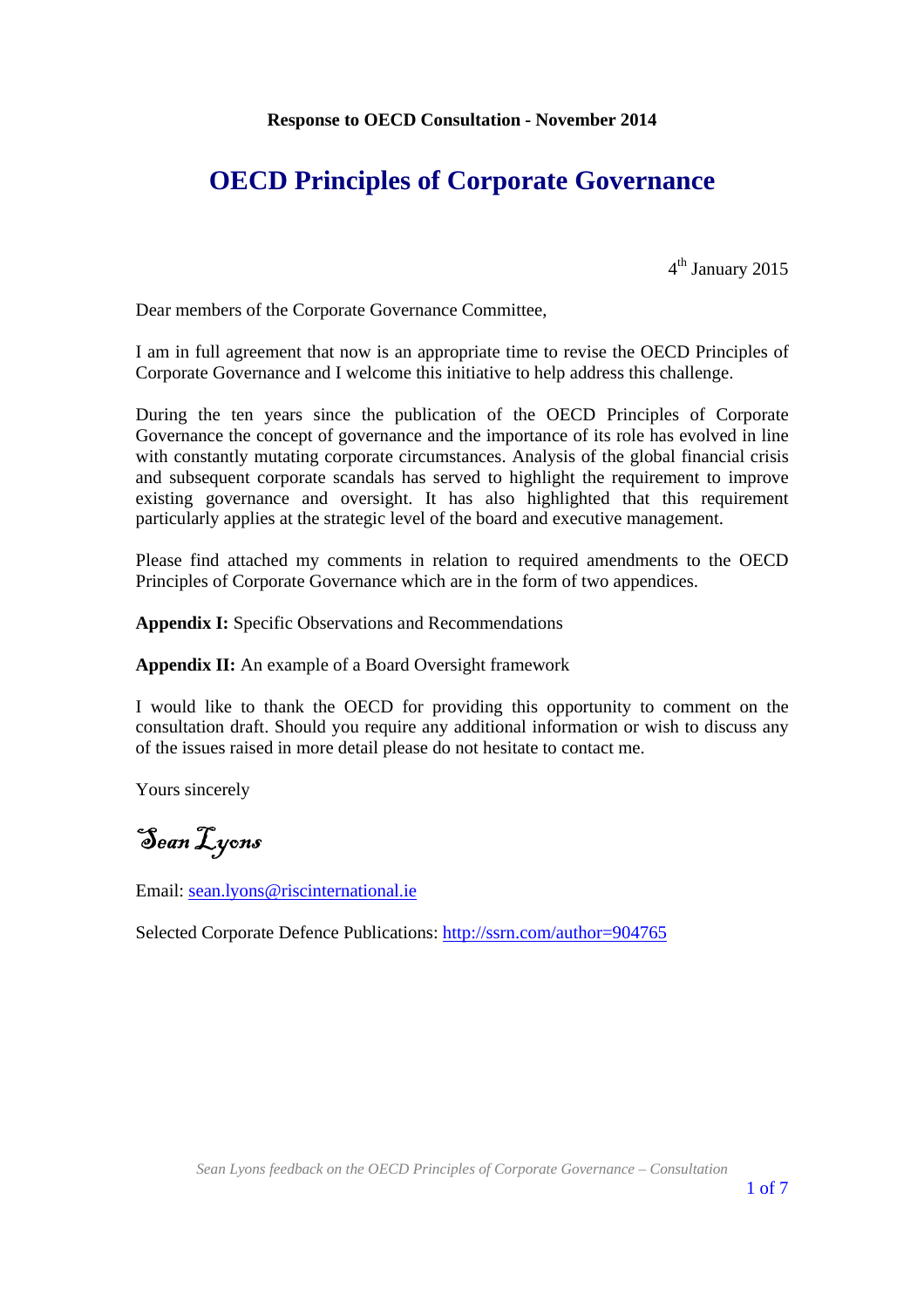#### **APPENDIX I**

# **SPECIFIC OBSERVATIONS**

#### **A. Delivering Long Term Sustainable Stakeholder Value1**

In the minds of many stakeholders an organisation has a corporate responsibility to defend their stakeholder interests. This responsibility includes safeguarding, protecting, and valuing the interests of all of its stakeholders, with a view to ensuring the long term sustainability of stakeholder value. This responsibility begins with the board.

The financial crisis of 2008 and the subsequent economic recession highlighted serious weaknesses in corporate business models and exposed a mindset of excessive risk taking in search of short-term rewards at the expense of achieving longer-term sustainability. Such recklessness has severely tarnished the reputation of the corporate world in the eyes of many of its stakeholders. Consequently there has been increased stakeholder focus on, and scrutiny of, boardroom affairs, with many stakeholders now demanding higher standards of board oversight in order to provide them with better protection and greater assurance going forward.

An old sporting aphorism states that "offence wins games, defence wins championships". In business the ability to deliver sustainable value to stakeholders requires a subtle blending of both value creation (offence) and value preservation (defence) efforts. This requires an understanding of these two antagonistic yet complimentary principles, which are inherently intertwined and mutually interdependent within a dynamic environment. It requires an appreciation that these two principles represent two sides of the same coin, and therefore cannot and should not be addressed in isolation of one another. Now more than ever,  $21<sup>st</sup>$  century business requires a balanced integration of both value creation and value preservation at all levels of the business.

**Recommendation:** Board Governance should include ensuring the existence of a healthy corporate strategy which reflects a balanced focus on both value creation and value preservation. Unfortunately the financial crisis clearly highlighted the existence of an unhealthy imbalance in this regard. It is now apparent that in the build up to the financial crisis too many boards were preoccupied with focusing on short term value creation at the expense of long term value preservation.

<sup>&</sup>lt;sup>1</sup> This submission is primarily based on my article entitled "Striking a Balance: Offence v Defence" which was recently published in The Ethical Boardroom Magazine, Winter Edition, 2014 (also available online at their website: http://ethicalboardroom.com/risk/striking-balance-offence-v-defence/ )

*Sean Lyons feedback on the OECD Principles of Corporate Governance – Consultation*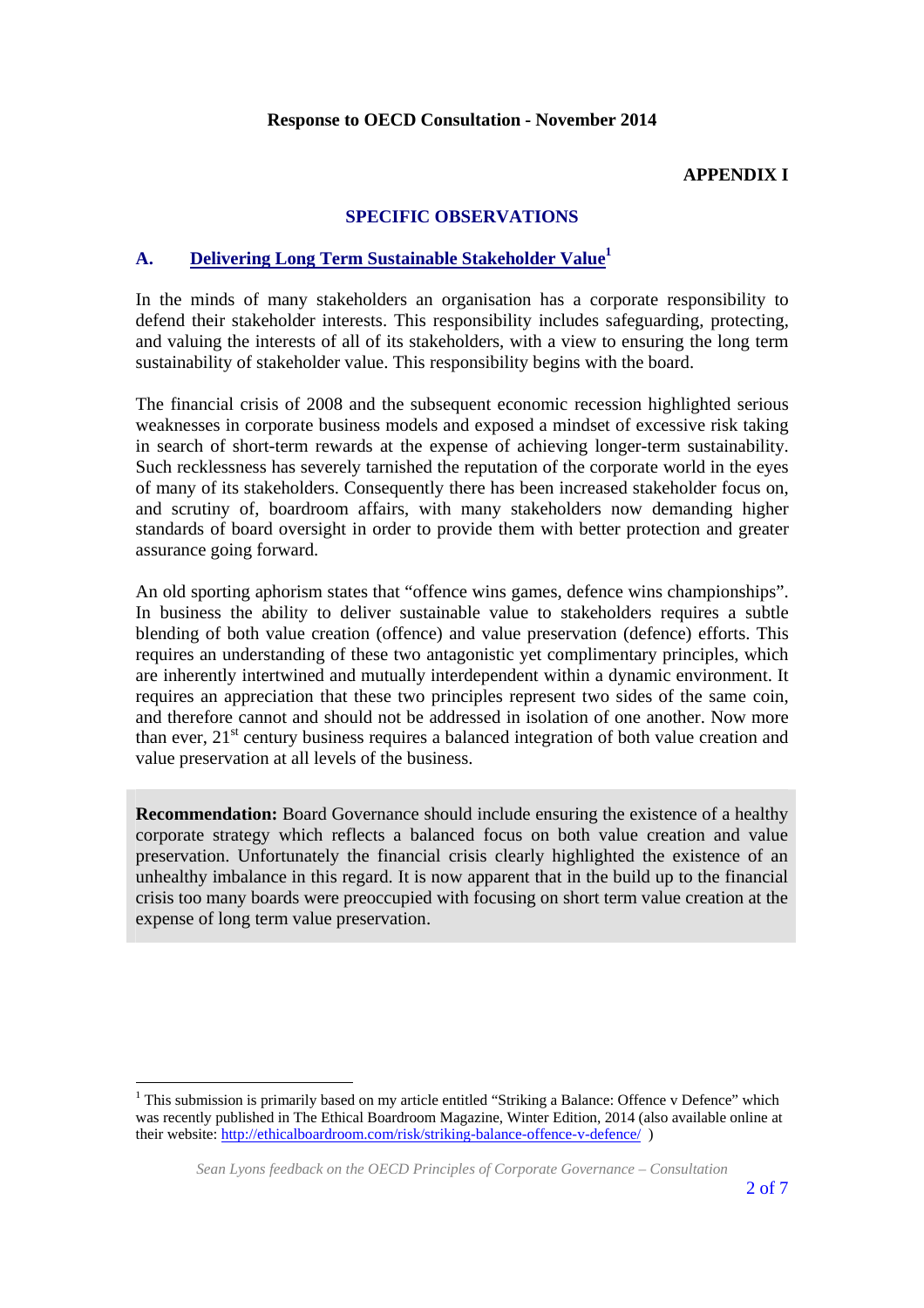# **B. Boardroom Focus on the Value Preservation Imperative<sup>2</sup>**

Value preservation is widely associated with the notions of guardianship and protection. In its broadest sense it encompasses an organisation's collective efforts at self-defence. The concept of the value preservation imperative refers to the necessity to defend the organisation itself and the interests of its stakeholders. This requires safeguarding against a multitude of potential hazards (risks, threats, and vulnerabilities), the occurrence of which could be detrimental to the achievement of the organisation's objectives, and consequently to its long term sustainability. This includes the board being able to successfully demonstrate that it has taken all reasonable steps to ensure that there is a robust corporate defence programme in place to help achieve its stakeholder obligations.

Everyday in the media we see scandals whereby organisations have found themselves in difficulties all of their own making. These are often as a result of events and/or series of events which in retrospect the organisation could have and should have better anticipated, prevented, detected or reacted to. Typically these scandals have exposed deficiencies and weaknesses in their corporate defence programmes which have led to unnecessary large scale losses, significant reputation damage, and negatively impacted on stakeholder value. Clearly from a stakeholder perspective corporate defence represents a very important challenge which needs to be adequately addressed by the board. In fact some stakeholders would argue that the board's true valuation of their stakeholders is most clearly reflected in the organisation's corporate defence efforts.

The board in particular needs to be aware of, understand, and appreciate each of the critical components of a corporate defence programme (Figure 1) and the purposes they serve.

 **Governance:** How the organisation is directed and managed, all the way from the boardroom to the shop floor.

**Risk:** How the organisation identifies, measures, and manages the risks it is exposed to.

**Compliance:** How the organisation ensures that its activities are in conformance with all relevant mandatory and voluntary requirements.

**Intelligence:** How the organisation ensures that it gets the right information, in the right format, to the right person, in the right place, at the right time.

#### **Figure 1: Critical Components**



 $2$  Please also see my 2012 submission to the HBR/McKinsey M-Prize for Management Innovation: Long-Term Capitalism Challenge, entitled "Achieving a Healthy Balance Between Offense and Defense in 21st Century Capitalism". http://www.managementexchange.com/hack/achieving-healthy-balance-betweenoffense-and-defense-21st-century-capitalism

*Sean Lyons feedback on the OECD Principles of Corporate Governance – Consultation*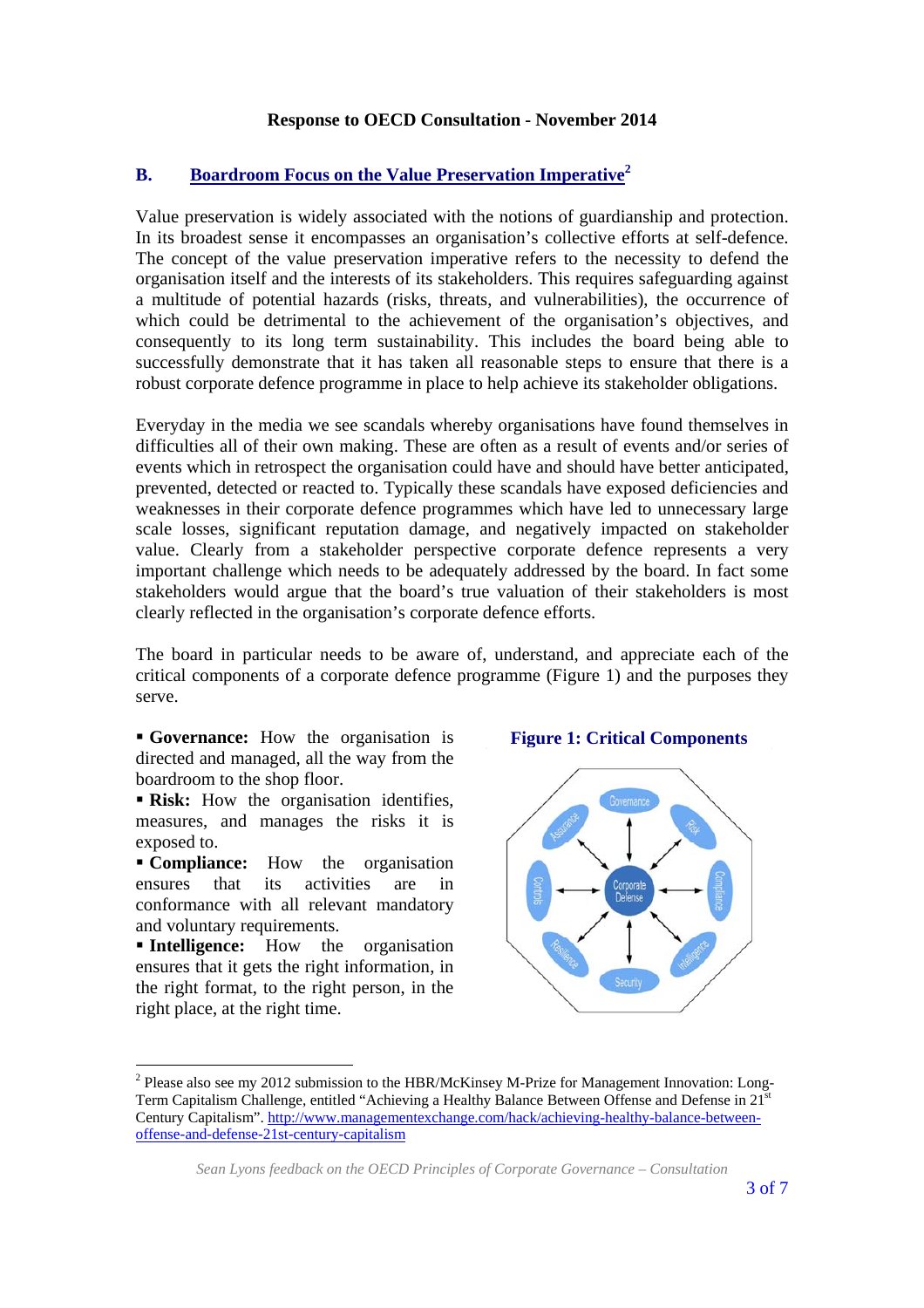**Security:** How the organisation ensures that it protects its critical assets from threats and danger, its people, information, technology and facilities.

**Resilience:** How the organisation ensures that it has the capacity to withstand, rebound or recover from the direct and indirect consequences of a shock, disturbance or disruption.

**Controls:** How the organisation ensures that it has taken appropriate actions in order to address risk and to help ensure that the organisation's objectives will be achieved.

**Assurance:** The system in place to provide a degree of confidence or level of comfort to the stakeholders that everything is operating in a satisfactory manner.

A corporate defence programme involves the collective management of all these components in order to help maximise their potential added value. Their collective management is required as recent developments in each of these disciplines has meant that the boundaries between these activities have become somewhat blurred, and therefore it is now increasingly difficult to determine where one component ends and another begins, as each includes elements of the others.

**Recommendation:** Board Governance should involve ensuring that the organisation can demonstrate that it has a robust corporate defence programme in place. Effective corporate defence requires an appreciation by the Board of the continuous interaction, interconnections, and critical interdependencies which exist between these disciplines and the potential cascade of consequences which can result. It requires an understanding that the management of these complimentary components continuously impact on one another in this increasingly complex corporate ecosystem. In fact the symbiotic nature of their relationships means that each contributes to, and receives from, each of the other disciplines.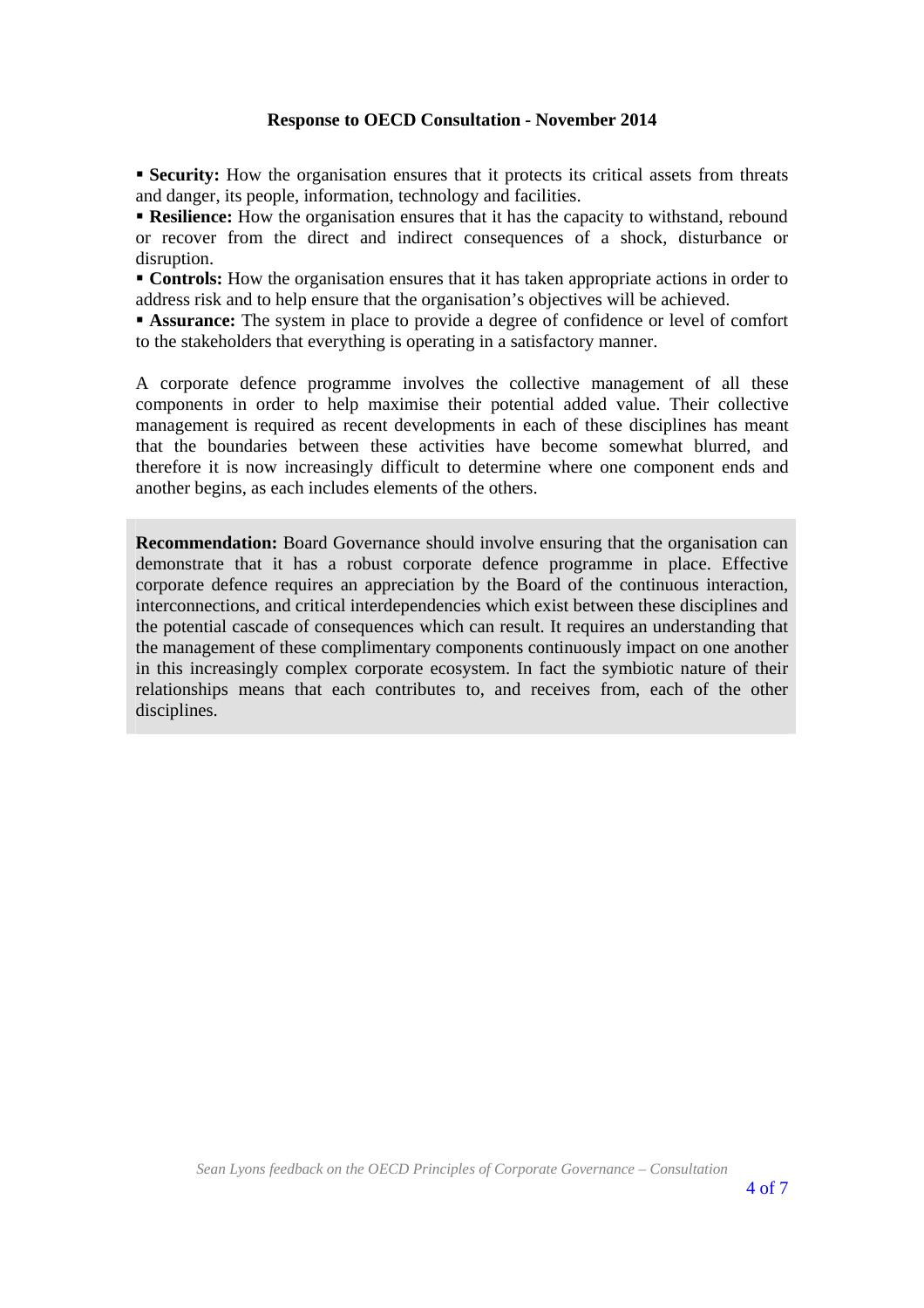# **C. The Five Lines of Defense Approach to Board Oversight3**

Success in corporate defence requires vigilance and oversight in order to manage these multi-dimensional activities across the entire organisation, both vertically (top-down bottom-up) and horizontally (cross-functionally). A corporate oversight framework needs to provide a clear structure of accountability and a solid foundation from which to both safeguard stakeholder interests and optimise stakeholder value. In order to gain a measure of comfort that the critical components are being appropriately addressed within the organisation, stakeholders increasingly rely on various lines of defence (LOD) (see Figure 2) to be in place and to operate as effective oversight layers within the organisation. A LOD oversight approach is intended to operate on the principle of providing transparency in the assignment of oversight responsibilities, and in holding individuals (or groups) to account for these responsibilities. The logic of a LOD approach is that each LOD has "*skin in the game*" and has the capability to provide separate and additional levels of comfort which can be relied upon in the event that a subordinate LOD fails to operate effectively.

1. **Operational Line Management** has responsibility for overseeing the daily operations of staff, services, practices, mechanisms, processes, and systems.

2. **Tactical Oversight Functions** monitor, facilitate, and coordinate the consistent, competent, adequate, and effective operation of defence activities established by operational line management. Examples include the compliance, risk management, and internal control functions.

3. **Independent Internal Assurance** provides the board with a level of independent assurance in relation to the effectiveness of the activities of the other lines of defence. Examples include the

l

**Figure 2: Five Lines of Defence** 



audit committee, risk committee and the internal audit function.

4. **Executive Management** provides assurance to the board that the objectives of the organisation are being achieved by providing adequate oversight of those they manage and by ensuring that the organisation's activities are consistent with business strategy and policies approved by the board.

5. **The Board** is responsible for overseeing the activities of the organisation and is accountable to the shareholders for the organisation's strategy and performance. This includes overseeing the activities of its standing committees and executive management.

<sup>&</sup>lt;sup>3</sup> Please also see "Corporate Oversight and Stakeholder Lines of Defense", published in the Conference Board, Executive Action Report No. 365 : http://papers.ssrn.com/sol3/papers.cfm?abstract\_id=1938360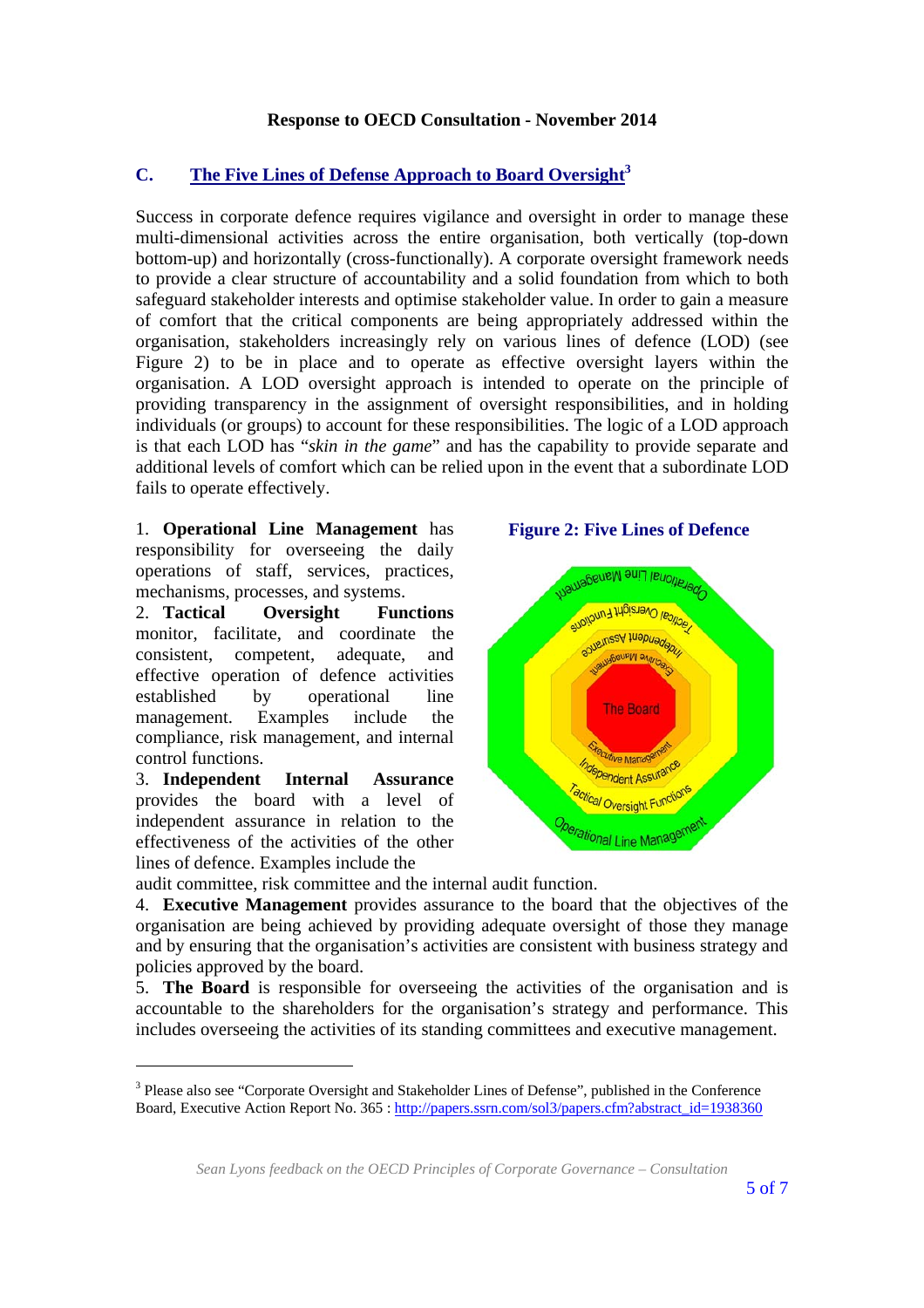It is essential that each LOD recognises that it has specific responsibilities in relation to each of the critical corporate defence components. To operate effectively each LOD must play its part both individually and collectively (the chain is only as strong as its weakest link) thereby fulfilling their oversight duties within a holistic framework. Corporate defence is ultimately a team sport in which each LOD is accountable for helping to safeguard the diverse interests of the multiple stakeholders.

**Recommendation:** Board Oversight should involve ensuring that that the five lines of defence oversight model is in place and operating in a satisfactory manner. The Board as the last line of defence must appreciate that these oversight responsibilities begin at the boardroom but run right through the organisation all the way to the front line, the  $1<sup>st</sup>$ LOD.